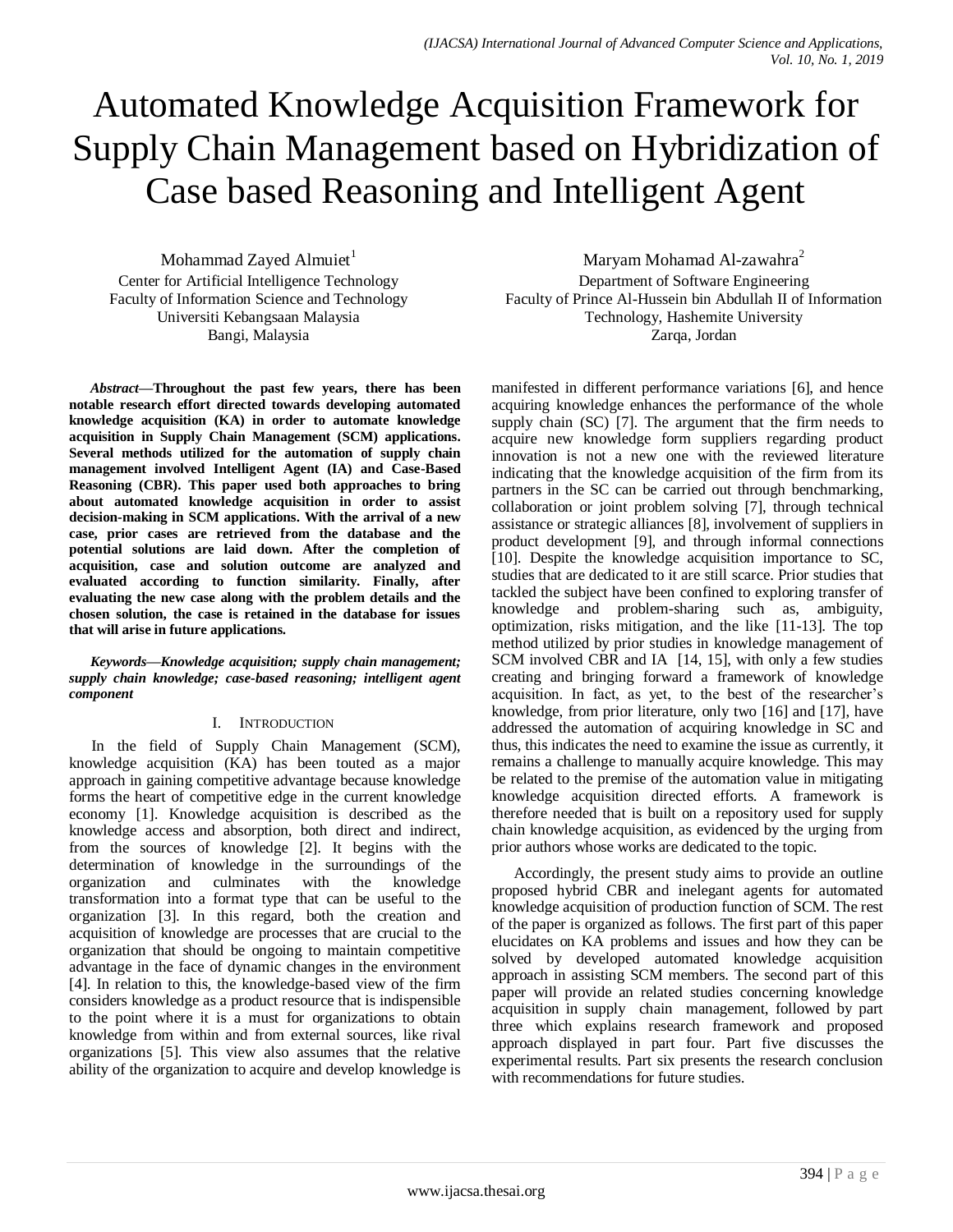### II. RELATED STUDIES ON AUTOMATED KNOWLEDGE ACQUISITION IN SCM

Knowledge acquisition is mainly described as the production of knowledge continuously from prior and new information gathered from the environment. Added to this, the supply chain knowledge may be created based on processes (social and collaborative). According to [\[18\]](#page-8-12) knowledge can be produced through specific processes including, action learning involving solving problems, concentrating on the learning that is required, and implementation of solutions. More specifically, systematic problem solving requires a disciplined mindset well-versed in reductionism and holistic knowledge, focused on details, and extension of boundaries that work towards underpinning the assessment. This entails learning from past experiences, organized assessment, disseminating and recording lessons that can be later utilized. After the acquisition of knowledge, a main repository for it should be developed to collect for the supply chain as explained by [\[19\]](#page-8-13). They contended that companies should carry out knowledge codification in a repository. They showed that knowledge acquisition in the supply chain (SC) is based on each repository in the supply flow. Similarly, knowledge acquisition refers to a socially complex and interlinked concept [\[20\]](#page-8-14). Other authors like [\[21\]](#page-8-15) focused on the social interaction nature in acquiring knowledge for the purpose of product innovation. According to them, knowledge acquisition in innovation depends on the interaction with the sources of knowledge.

Knowledge acquisition studies appear to be burdened by different labors that are categorized under knowledge technology. Several works have tried, with combined outcomes, to employ knowledge assets via centralization of knowledge technology functions or IT investments. When encountering business phenomenon, knowledge techniques have to be determined to resolve issues. According to the general premise, knowledge can result in enhanced businesses [\[22\]](#page-8-16) and as such, it is pertinent to acquire knowledge. Such premise has to be supported by empirical findings, and it would be more significant if knowledge is differentiated on the basis of strategy. The question then arises as to how to acquire knowledge rather than whether to acquire it–this needs empirical support.

Prior studies attempted to minimize the above mentioned gap by investigating knowledge acquisition for a specific issue by taking assistance of human experts and knowledge encoding in a computer format. Evidently, the techniques are important for the effective acquisition of knowledge. In current empirical studies, knowledge acquisition, with some focusing on the factors that affect the required knowledge acquisition [\[23\]](#page-8-17), while others examined the issues concerning knowledge acquisition risks [\[24\]](#page-8-18). Some others examined the adherence to the retrieval habits of the user to resolve lack of intelligence in traditional methods of retrieval, especially in a database information that is considerably large [\[16\]](#page-8-10).

Judging from the debates, arguments and discussions on the knowledge acquisition importance in the SC context, it is clear that the SC of the firm has to acquire knowledge for ease of collaboration with the chain members. In this regard, [\[25\]](#page-8-19) examined the supply chain-oriented knowledge acquisition, sharing and use, while keeping the following issues on theoretical underpinning assumptions of knowledge; knowledge cannot be shared easily throughout the chain, every work function in one join enterprise lacks clarity, and SCM lacks the ability to innovate. The study touched upon the issues and called for the need of a knowledge system platform to facilitate knowledge sharing. The envisioned system has to be based on a repository, which functions as a storage that forms knowledge categories throughout the supply chain. More studies were called for to be carried out to conceptualize the system and to address issues including knowledge-sharing culture and the safety of the system before it can be established.

In the above background, studies that examined automated knowledge acquisition in the SCM are still scarce and what little there is laid emphasis on the scarcity of technical applications (e.g., [\[16\]](#page-8-10), [\[17\]](#page-8-11) and [\[24\]](#page-8-18)). More specifically, the vegetable supply chain knowledge acquisition was examined by [16], within which stress was laid on its application to rectify unsatisfactory retrieval results in various situations of database information. Based on ontology, the application underwent devolution and was modified to be consistent with the retrieval habits of the users as well as their timings in order to make up for lack of intelligence in the traditional keywords retrieval. The authors called for future studies to identify other ways that can be used to minimize the risks in acquiring knowledge in this context. Additionally, [\[17\]](#page-8-11) delved into the ambiguities in representation, the attributed description and similar knowledge measures in product design by developing a fuzzy case-based reasoning (FCBR) in product style extraction, assisted by linguistic variables. This was followed by the encoding of the product by a vector comprising of several attributes, and the development of product morphology. The authors proposed a product style extraction model using FCBR, after which the outcome was normalized using Fuzzy Sets. Based on their obtained findings, the FCBR was revealed to be more effective in comparison to other product form style extraction models.

In relation to the above studies, [\[24\]](#page-8-18) furnished a summarized outline of the qualitative and quantitative studies dedicated to knowledge acquisition in SC and found few studies that developed a knowledge acquisition framework and its management in this context. The authors also revealed the lack of qualitative and quantitative studies dedicated to the topic. Despite the knowledge acquisition importance to the SC, studies and works dedicated to the topic are still lacking. In fact, prior knowledge acquisition researchers in the SC have been confined to transfer and sharing of knowledge related issues such as optimization, risks mitigation, ambiguity and the like.

### *A. Case-Based Reasoning in Automated Knowledge Acquisition*

Information coordination and sharing was enhanced in [\[11\]](#page-8-7) through the adoption of CBR characteristic and multi-agent, in the presence of different supply chains to rectify the uncertainties that are rife in demand. The authors illustrated that the use of the joint system of CBR and multi-agent base coordination succeeded in the enhancement efforts and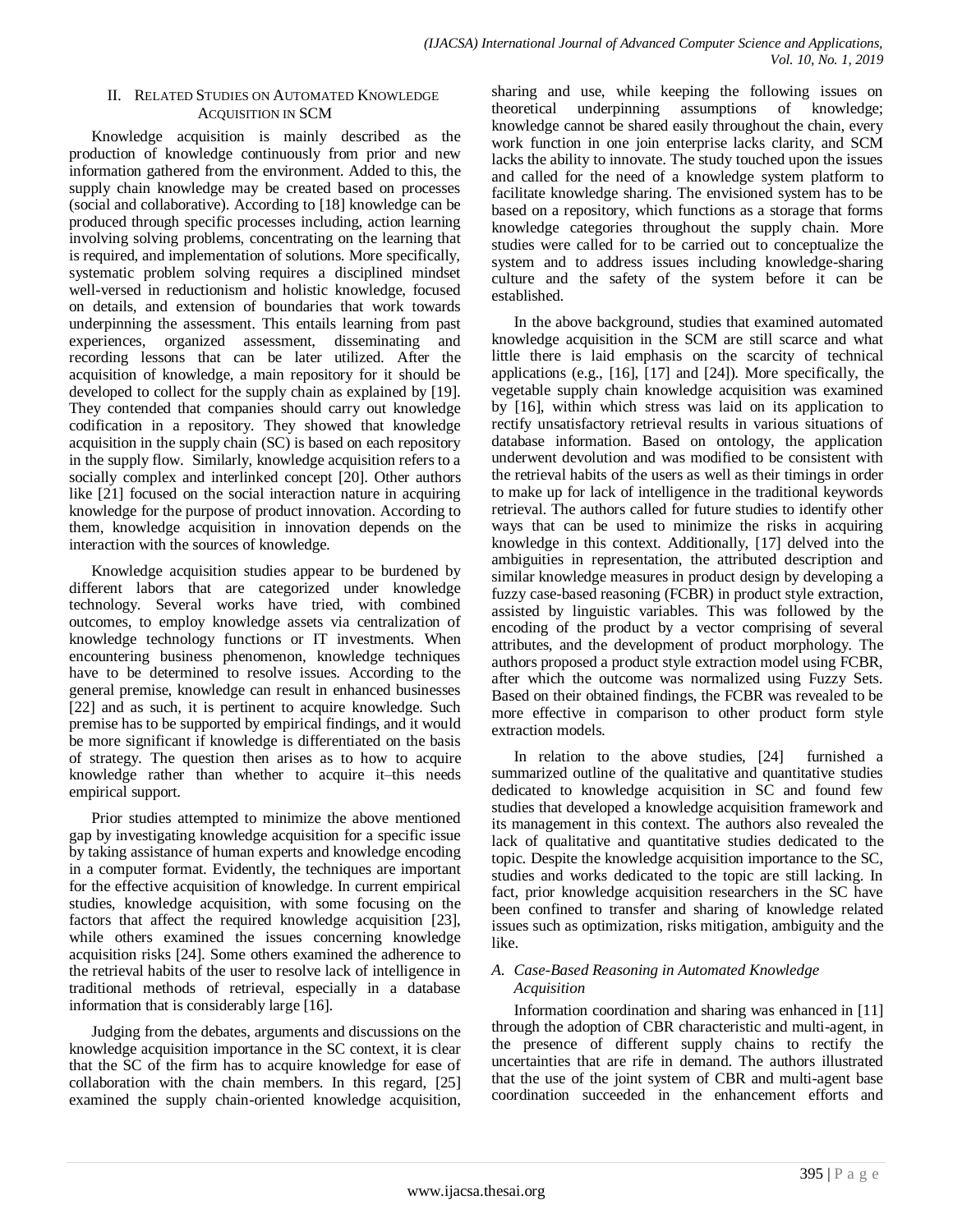generated optimum outcome for the SC rather than using CBR on its own. Meanwhile, both CBR and intelligent agent were combined together in a study conducted by [\[26\]](#page-8-20). Individually, intelligent agent is utilized for the exchange of bargaining offers, while CBR is utilized for the efficient retrieval of suitable case from the database. The authors' hybrid approach re-uses prior successful cases to be solutions to new issues encountered by the enterprise and to provide effective adaptation algorithms to align the case suitability to new negotiation contexts. Moreover, in [\[27\]](#page-8-21), the authors brought forward an integrated framework based on multi-agent collaboration and CBR process, in what became known as the MACESCM system to provide flexibility and extensible solution for addressing arising uncertainties in the SCM and for building an extensive multi-agent system. Such extensive system is used for the understanding, management and in reaching informed decisions for the mitigation of SCM breach and disruption. Similarly, [\[28\]](#page-8-22) used a combined version of CBR and multi-agents to rectify complexity in SC cost of interorganization management. They found their approach to be success in enhancing competitive ability and to resolve current issues in the SC cost management. Meanwhile, [\[29\]](#page-8-23) integrated integer programming, fuzzy set theories and CBR to assist in supplier selection and used fuzzy parameters in the model.

The CBR approach was also employed by [\[30\]](#page-8-24) in their quest to develop auto-immunization knowledge acquisition level directed towards system performance improvement and towards conducting timely exploration of intelligent system. The weakness of the model is its nature complexity that involves increased number of cases and lack of efficiency in decision-making [\[31\]](#page-8-25). A study of the same caliber was conducted by [\[32\]](#page-8-26) to look into the amelioration of abnormalities in the SCs of manufacturing. The author's study framework was a combination of case-based reasoning, with prior decisions used in current decision-making, to enable learning capability of the agent, while considering integration issues in order to make use of add-on module to legacy systems. Also, [\[33\]](#page-8-27) proposed and illustrated a novel supply chain method combining four collaborative cost management (CCM) phases and CBR procedures with fuzzy inference model. The method was proven to be successful in enhancing the traditional similarity assessment and it obtained top optimum cases to solve new issues with. The authors provided new information set definition on the CCM problem and emphasized on CBR self-learning in this context to make sure that the selected case solution is the top one, which could ultimately achieve collaborative effect value of CCM.

Furthermore, a real-life case-based action study was carried out by [\[34\]](#page-8-28) using an integrated analytical model that combined quality function deployment and analytic hierarchy process method for the evaluation of the performance among suppliers. The effectiveness of their technique was demonstrated via different validation processes (i.e., focus groups, business outcomes and statistical analysis results). The findings indicated that enhanced supplier performance outcomes positively affect client organization performance in light of their business and operations.

Added to the above studies, [\[35\]](#page-8-29) brought forward a method that combined three supporting perspectives, which are multiagent systems, fuzzy logic and case-based reasoning, a rare combination in one framework. The authors conducted an exploratory case study directed towards an office furniture firm to illustrate the value and effectiveness of their study framework. They used their framework to evaluate the supply offers based on customers' preferences, generating alternative products in stock-out cases, and facilitating a collaborative environment among agents that represent different supply chain entities. Specifically, the authors proposed fuzz casebased reasoning (F-CBR) approach was successful in mitigating overload of information through the systematic case organization. On the basis of their findings, unsatisfied customer, information overload and high uncertainty are the top issues in the SC. Nevertheless, their system did not include functions of inventory management and negotiations of agents and while they examined the case description and case retrieval cases of CBR, the rest of the phases were excluded (e.g., case retaining, case reusing, and case revising).

A similar study was conducted by [\[36\]](#page-8-30), where a case-based supply chain strategy analysis model was proposed to generate cases oriented on various factors that were involved in the SC process performance evaluation. For the proposed model, Java language was used in its design with a platform that is independent, secure, robust and features that are objectoriented. The study made use of K-Nearest Neighbor algorithms for the determination of similar cases from the database repository and calculated the performance strategy of SCMS. The model's weakness is the inefficient access of K-NN algorithms, in retrieving similar cases. When the number of cases increased and the case base increased, the system tended to slow down.

On the basis of the above reviewed literature, several studies made use of CBR in SCM and knowledge management owing to its many benefits that include; facilitation of adaptive negotiation strategy between buyers and sellers in SCM, enhancement of traditional similarity assessment and obtaining top cases to tackle new issues, enabling the agent's learning capability, while keeping the integration issues into account for the employment of add-on module to legacy systems, and tackling amelioration of abnormalities in the SCs manufacturing and improving the knowledge acquisition performance auto-immunization process.

## *B. Intelligent Agent in Automated Knowledge Acquisition*

Several studies were conducted in the topic of automated supply chain through the use of agent-based models, which eventually supported the relationship between AI techniques and supply chain performance. In SC performance enhancement, AI techniques have a major role and other methods can be based on them. In this regard, [\[37\]](#page-8-31) proposed an integrated framework for agent built on the inventoryproduction-transportation model and the simulation of SC. There were four levels to the model that ranged from domain modeling to multi-agent systems implementation, using the agent-based modeling and distribution simulation theory. a conceptual agent model with four-layers, a meta-agent class library and a platform of multi-agent based distribution simulation. The framework was directed towards furnishing a multi-agent class library for the users and meta-agent based distributed platform for SC, which made it possible to visually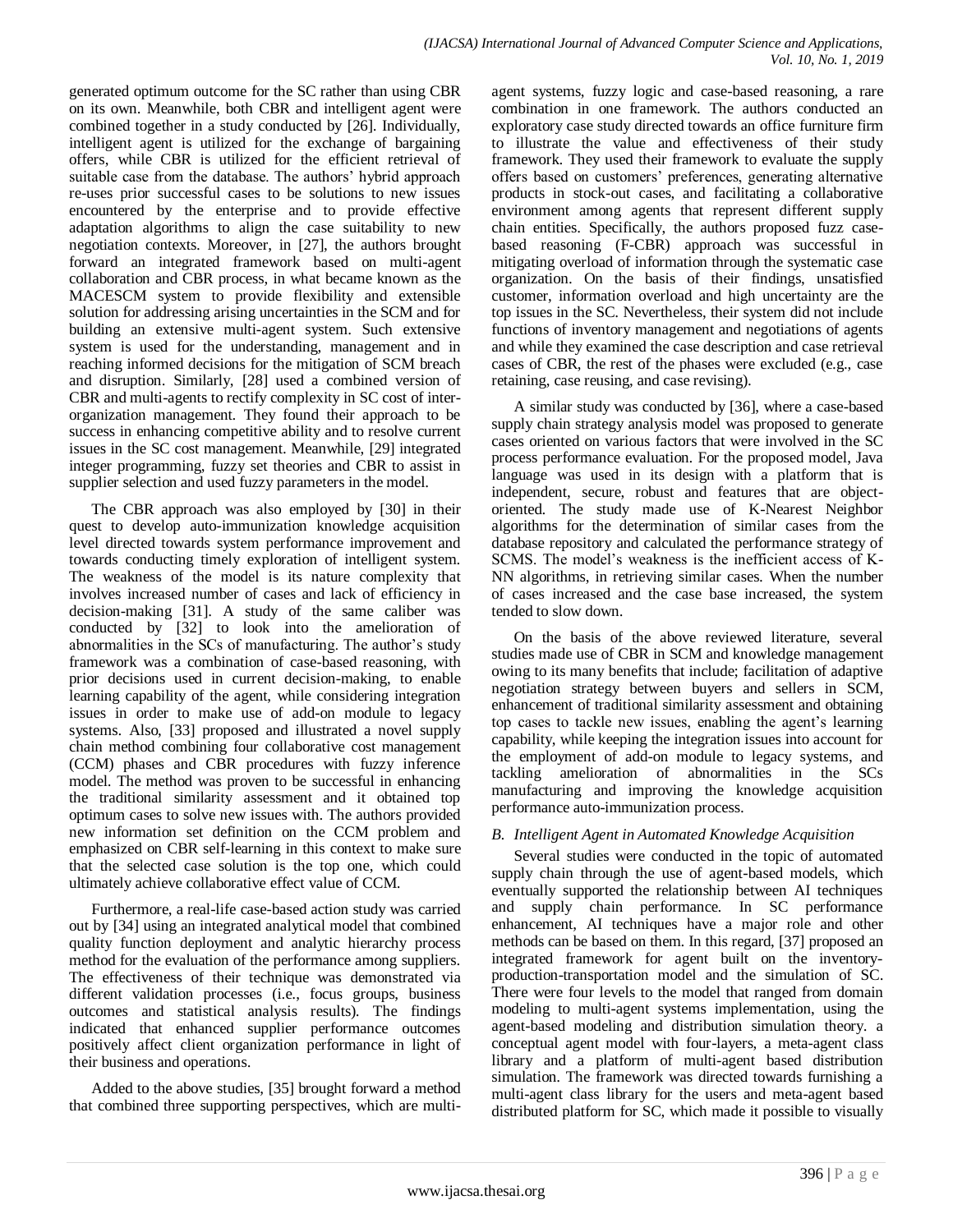and rapidly develop the agent-based simulation, coupled with meta-agents s the building blocks. In addition, the framework was directed towards the promotion of independent building of sub-simulation models by implementing and synchronizing them in a distributed surrounding. The authors found the proposed integrated framework to be flexible in different layers, granularities and scalabilities. Along with the above studies, [\[38\]](#page-8-32) analyzed the performance of supply chains using agent-based simulation based on SC operations reference model. SC indicators and negotiation techniques are largely developed for local management and one-to-one associations. The authors indicated various SC configurations effects the dynamic SCOR performance indicators environment based on a global point of view. The authors proposed a modified traditional SCOR indicator with prior knowledge of the connectivity of the network.

Meanwhile, [\[39\]](#page-8-33) brought forward an agent-based negotiation model to automate supplier selection process, with the model containing a series of products with synergy effect. The authors used a multi-agent system to achieve the objective of the model and stressed on the negotiation proposal, negotiation protocol, negotiation strategies and the decisionmaking methods in the product-supplier selection environment model. Their expectation was that the model facilitates purchasing company-supplier agreements on the details of products, while exploring products synergy effects. A similar study was conducted by [\[40\]](#page-8-34), where an agent-based customeroriented supply networks model was brought forward to tackle customer purchase decision-making process and adaptability of the supply network. The model was built based on a real-life case study from a floriculture sector in Columbia. An agentbased simulation model for multi-leveled inventory optimization problem was also proposed by [\[41\]](#page-8-35) for a network consisting of plant, distributor and distribution centers. The model used a mathematical optimization process that was directed towards inventory systems parameters, and inventories were employed to buff against demand valuation and lead-time fluctuations. Specifically, the model consisted of a facility agent monitoring and refreshing inventory, an order agent saving data in the form of demand, sender, receiver and status, as well as a shipment agent recording data in the form of shipment quantity, shipping time and sender and receiver, and finally, a customer agent obtaining orders on the basis of probability relations.

In [\[42\]](#page-8-36) study, four layered supply chain (distributer, retailer, manufacturer and supplier) was proposed, using an inventory quantity analysis after every week following the placing of orders. In this case, retailers were able to perform policy of partial demand satisfaction in modeling, with the orders sent to the distributer on a weekly basis, whereas the manufacturing agent can generate raw and finished products, consisting of operations that did so, and the suppliers were considered as agents, with designated procurement timings. The study made use of learning method to instruct agents to distinguish between situations and to selected connected actions in order to maximize the numerical rewards signals and achieve optimum strategy. They had an option to use knowledge and optimum actions in adopting and exploring novel avenues of opportunities and to enhance policies. Along

a similar line of study, [\[43\]](#page-8-37) developed a model on the basis of farmer's behavior by agent-based simulation encapsulated in an agricultural supply chain optimization model. The authors deemed farmers as smart agents performing experiments and observing the surrounding areas for information in order so that they may adopt behavior on the basis of the information obtained. The authors revealed the presence of risk effort factor among farmers in that with misrepresented delivery, the farmers will be penalized. The penalty system boosts the efforts of the farmers to enhance delivery and the agent interaction model was developed according to the physical distance definition among farmers, enabling them to share information. In situations where a farmer in a particular distance has been tested system-wise, then the rest of the farmers diligent delivery is boosted, but without such testing, the other farmers would also exert low efforts in providing optimum deliveries.

On the basis of the above reviewed literature, it can be noted that several studies employed IA in SCM and knowledge management because of the many benefits it provides. Such benefits include its synchronization of a series of interlinked stages of joint demand planning and forecasting processes in SC, its capability to predict end-customer demand on the basis of exchanged information among partners in SC, and before forecasting, its efficiency to tackle various SC aspects including warehousing, joint demand planning and inventory control, distributed environment synchronization, flexibility in many layers, granularities and scalabilities, automation of knowledge management, optimization of inventory problem solution and generation of raw and finished data with operations that realizes the transformation of raw materials to end-products.

## III. CONCEPTUAL FRAMEWORK

The current study is built on two premises. Support for each premise from literature has been highlighted in the previous sections. First, the researcher assume, in this research, knowledge types of supply chain management is essential bases to enhance a knowledge acquisition. The knowledge types are categorized based on supply chain function which is planning, production, warehousing, delivering and transportation. Second, in supply chain management, the knowledge acquired from supply chain partners impact is likely to enhance innovation and creativity [\[44\]](#page-9-0). Hence, it is essential to address knowledge acquisition by combination of two techniques of AI namely: Intelligent Agent (IA) and Case-Based Reasoning (CBR) to reinforce optimal results [\[26\]](#page-8-20). The study chooses to draw from those applications because they cover both the AI techniques and supply chain management. This is to include automated knowledge acquisition that may enhance acquired knowledge in supply chain management in food manufacturing firm context. This aspect is limited to those techniques that are expected to have an optimal result in acquiring the knowledge in supply chain management and are specific to the knowledge types being studied. When CBR and IA combine, the IA starts with collecting the supply chain partner query through interface agent and then interact with other agents (Acquiring and expert agent) to retrieve the case from data base (cases base). The CBR start with cases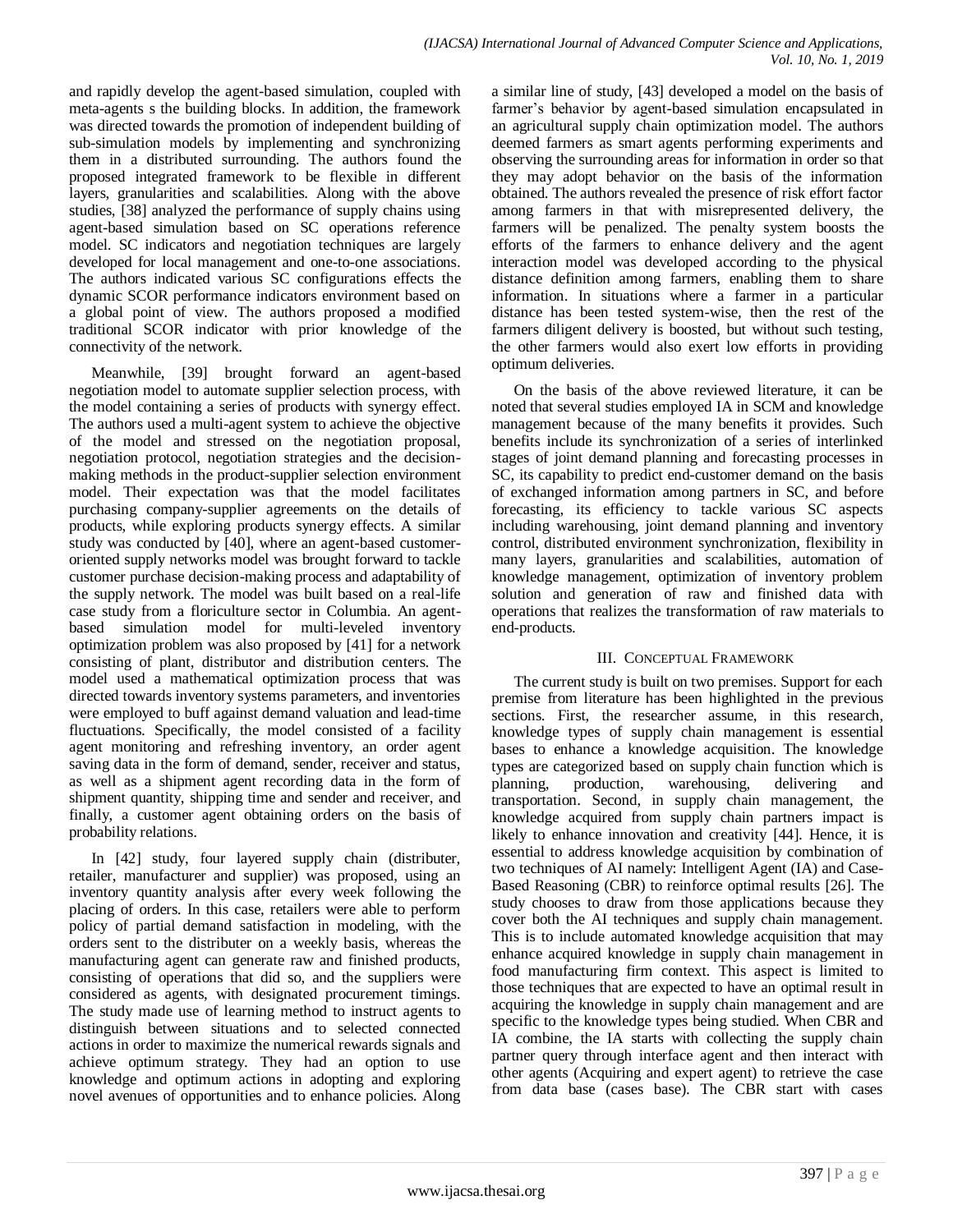(knowledge) collection from supply chain partners and match the solution for such cases.

The current study focuses on developing automated knowledge acquisition in the supply chain management perspective about the following: supply chain knowledge modelling, knowledge acquisition and combination of cased based reasoning with intelligent agent to get optimal result. In brief, the combination of these two pieces of techniques is incorporated into a proposed approach for acquiring the correct knowledge. Fig. 1 depicts these premises.

This research adopts the following concepts in the conceptual framework that is being proposed:

- Supply chain knowledge: In the context of this research the SCK represents the relevant knowledge of the supply chain management environment in a given firm. This is conceptualized by the supply chain partners and its functions which firm can perform to either optimize their knowledge or adapt them to emphasize and achieve knowledge acquisition through appropriate tools.
- Knowledge storage: In the context of this research the knowledge storage represents the modelling supply chain partners' knowledge's based on the supply chain functions.
- Applied Artificial intelligence techniques: In the context of this research the combination of AI techniques clarifies the relevant techniques of the artificial intelligence that is proposed by frameworks relevant to the knowledge acquisition, Supply chain management, and knowledge management aspects. For example, combination of intelligent agent with case based reasoning. Such combination may also come in the form of adherence to acquire the right knowledge at critical time.

The supply chain comprises of the different phases that directly and indirectly contributes to the achievement of the request of customers [\[45\]](#page-9-1). Hence, it covers product process beginning from the raw material to delivery of product to the user, the partners that impact the supply chain like manufacturer, supplier, transporters, retailers, customers and warehouses [\[46\]](#page-9-2); this is relate to RBV as the theory claims that firms consists of heterogeneous resources that contribute to the differentiation of the firm from its rivals. All that is relevant to the supply chain has abundant and complex knowledge because of the complex environment and the exchanges that are inter-organizational [\[47,](#page-9-3) [48\]](#page-9-4). Additionally, the knowledge classification in supply chain management is the basis of the processes that take place in knowledge supply chain management [\[49\]](#page-9-5). Hence, prior researchers have attempted to classify knowledge on the basis of their research framework. Each function of the supply chain management requires different types and function of knowledge [\[19\]](#page-8-13). Another essential point, capabilities of generating, interpreting and deploying the multi-source knowledge are key drivers of company success, when responding to the market opportunities [\[50\]](#page-9-6).



Fig. 1. Conceptual Framework.

Complementary to this, the design of SCK makes up the first part of the research framework. According to several related studies the best of automation of knowledge acquisition attempts in the SC should concentrate on; identifying relevant knowledge [\[51\]](#page-9-7), that is to be recorded, stored and reused for their optimum application advancement [\[52\]](#page-9-8); that would result in the highest value for the organization [\[53\]](#page-9-9); and that would maximize the overall knowledge of the firm via the help of computer technology [\[54\]](#page-9-10). The major goal in this part is to identify knowledge based on SC functions, which can assist with other parts of the framework to obtain the right knowledge. In the context of this research, SCK is a knowledge that relates to the SC functions which are: planning [\[55\]](#page-9-11), transportations [\[55\]](#page-9-11), production [\[56\]](#page-9-12), warehousing [\[57\]](#page-9-13), and delivery [\[57,](#page-9-13) [58\]](#page-9-14) as mentioned earlier.

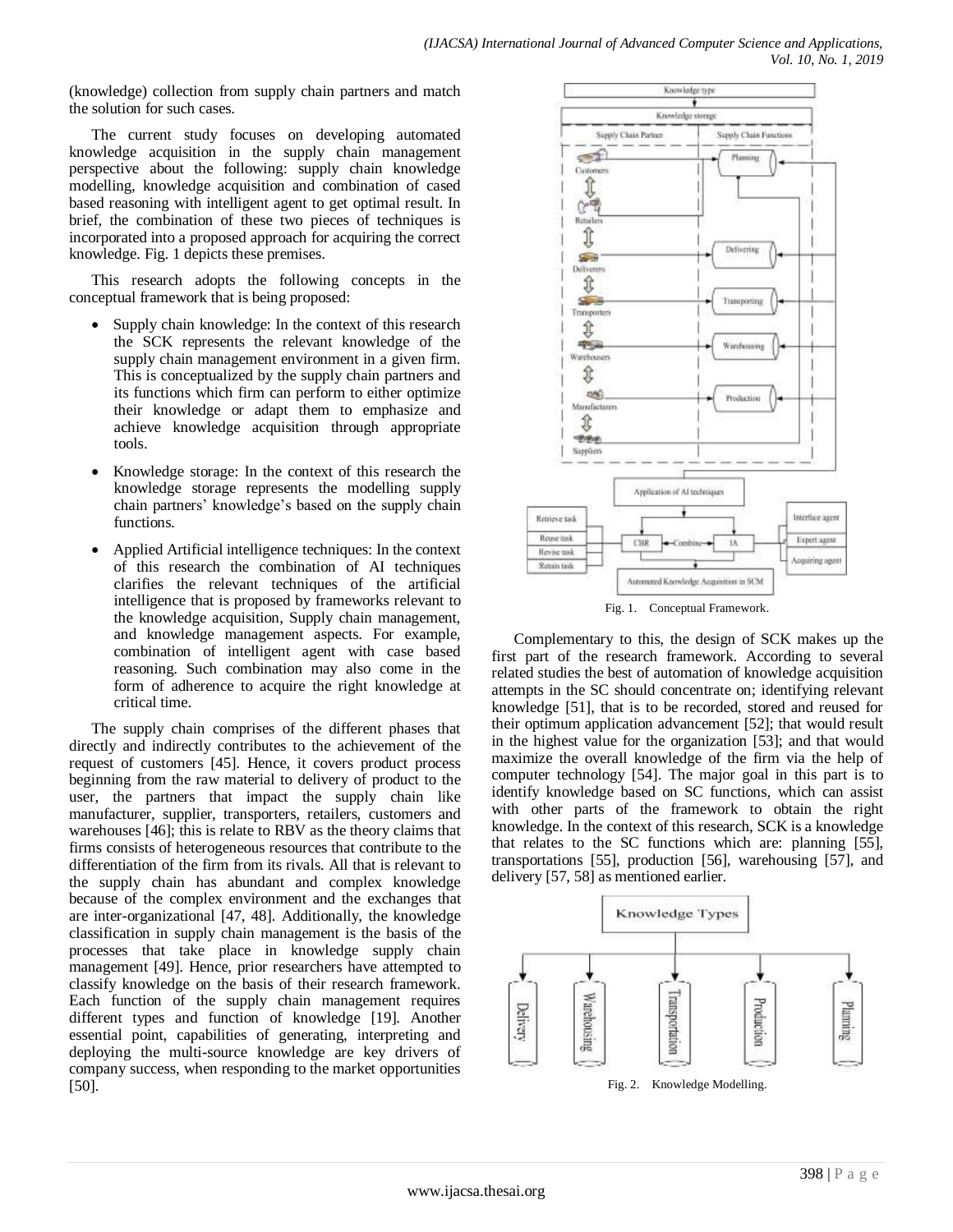More importantly, knowledge is needed to be modelled and stored in the knowledge base [\[59\]](#page-9-15). The knowledge modelling applied to actual knowledge acquisition can be invaluable to creating knowledge. Besides, each function in supply chain has its knowledge that helps in the process of making decisions [\[19\]](#page-8-13). A knowledge modelling (see Fig. 2) is created to develop bases of knowledge that assist SC partners to store and retrieve knowledge [\[60\]](#page-9-16). In addition, the information and knowledge acquired should be recorded automatically and electronically [\[61\]](#page-9-17), in order to improve productivity and help knowledge acquisition and accumulation.

The SC partner must obtain knowledge sources to reinforce their decision making [\[62\]](#page-9-18). Moreover, to help the partners in reaching a reasonable decision, knowledge acquisition should accumulate and reuse knowledge from prior cases and experts who are capable of providing significant suggestions [\[63\]](#page-9-19). In the decision making process, it is vital to obtain the relevant knowledge on the basis of the type of knowledge. It is considered efficient if the knowledge acquisition method assists the SC partners in their decision making. At the same time, information and knowledge obtained from the decisionmaking process can be kept in a repository and used by partners and decision makers in their self-learning [\[64\]](#page-9-20). The method of knowledge acquisition should have functions including; knowledge or cases from the partners that can be submitted electronically [\[65\]](#page-9-21), the submitted knowledge can be categorized in the knowledge base in an automatic manner, and finally, the decision can be generated. In addition, the information and knowledge acquired should be recorded automatically and electronically to improve the productivity and help knowledge acquisition and accumulation.

#### IV. PROPOSED APPROACH

The present research adopted an approach involving knowledge types of SCM for knowledge acquisition enhancement. The types of knowledge are divided according to the supply chain function production. In the SCM, knowledge obtained from the supply chain partners' effects will likely improve innovation and creativity [\[44\]](#page-9-0). Thus, it becomes crucial to tackle knowledge acquisition through the combination of artificial intelligence (AI) (i.e., intelligent agent) and case-based reasoning (CBR) to achieve the most optimum outcome [\[26\]](#page-8-20). These applications are used in the study owing to their involvement in AI methods and SCM. This includes automated knowledge acquisition that can work towards improving acquired knowledge in the SCM in the food manufacturing context. Therefore, specific techniques are focused on in knowledge acquisition in the context of SCM that are specific to the types of knowledge examined. The combination of CBR and IA entails the latter's query of supply chain partners via an interface agent, after which acquiring and expert agents play a role in retrieving the case from the database. Meanwhile, the CBR begins with knowledge collection from the supply chain partners and matching cases to obtained solutions. The proposed approach to automate knowledge acquisition in the SCM's is displayed in Fig. 3.



Fig. 3. Automation KA Approach.

- *A. IA component*
	- Interface agent–The interface agent relays the case to the agent from the user, with the former being responsible to communicate with the acquiring agent and the expert agent. In addition, the interface agent proposes solutions to both the agents.
	- Acquiring agent–the acquiring agent obtains knowledge or solutions to rectify issues in cases that the interface agent forwards to him.
	- Expert agent–the expert agent helps the acquiring one by consulting with experts to provide case solutions.

Fig. 4 demonstrates shows the basic steps of intelligent agents components that used in this study. The role of intelligent agents are collecting cases and submitting a case from agent to other agent based on responsible of each agent.



Fig. 4. Flow Chart of Intelligent Agents Components.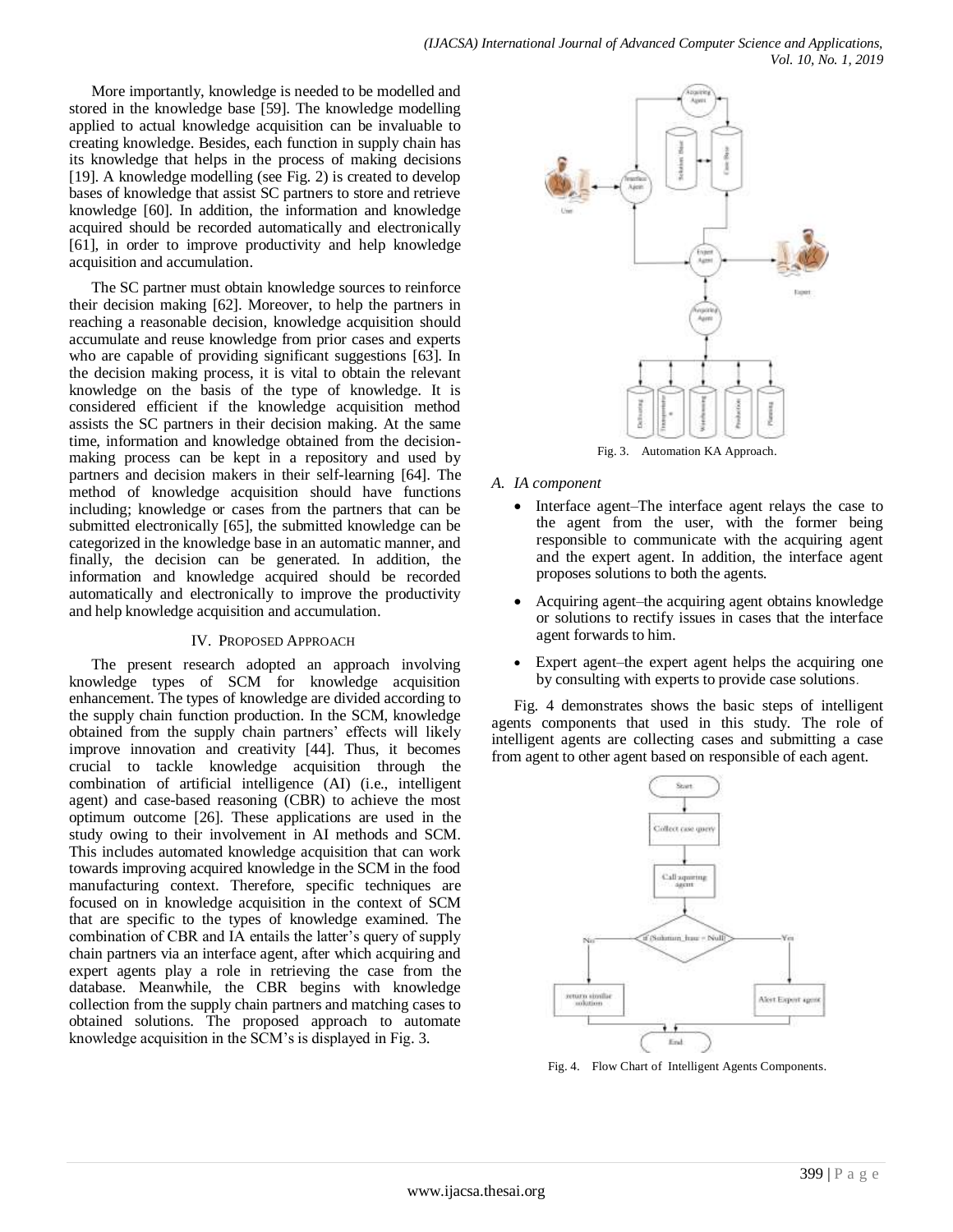## *B. CBR Component*

- Case retrieval–the case retrieval searches for past cases from the database that mimics the current case. Case retrieval from the proposed system involves several steps presented in Fig. 5.
- Case indexing–SCM actual activities like production entail preferences and limitations that may only be defined in an imprecise manner like name, price, quality, quantity and the like. An index is created to implement the CBR system, with the feature selection designed on the basis of the production enhancement contents. This may be exemplified by the following; products can be indicated in the following categories, P1, P2 and P3, and quality can be indexed as good, poor or excellent, whereas quantity can be indexed as quantity size as numerical values as displayed in the Table 1. On the basis of the indices, cases can be placed into groups based on problems and this assists in timely retrieval of similar cases.
- Similarity and Recommended Solutions -this study used the CBR-AI in order to enhance the performance of KA approach rather than solely using end-to-end system. The proposed approach was verified in order to generate satisfactory results by testing cases through experiments. The researchers then compared between the features of the current cases to the case attributes (case base). If the prior case base has similarities that equals or nearer to the knowledge type (case) requirement number, then 100% similarity value may be achieved. The similarity value is calculated according to local and global similarity [\[66\]](#page-9-22) as displayed by equations 1, 2 and 3.



Fig. 5. Case Retrieval Flow Chart.

| TABLE L | <b>CASE STRUCTURE</b> |
|---------|-----------------------|
|         |                       |

| Case Attribute | <b>Case Value</b> |
|----------------|-------------------|
| Product ID     | Integer           |
| Quality        | Text              |
| Quantity       | Integer number    |
| Price          | Integer number    |

The entire retrieved cases using case indexing are categorized based on similarities, and the case that had the highest similarity is considered as the one that matches the current case–which means the current problem mimics the case base. In cases, where there is more than one case base, then the highest similarity cases will be categorized on the basis of their utility values of case results. In this regard, the case with the best problem payoff is chosen as the case that matches the current one and after its selection, the solution and outcome are documented for future cases adaptation.

$$
\text{sim (xi, yi)} = \begin{cases} 1, \ \text{xi} = \text{yi} \\ 0, \ \text{otherwise} \end{cases} \tag{1}
$$

$$
sim (xi, yi) = \begin{cases} 1, & if xi \le yi \\ 1 - \frac{|xi - yi|}{|max(xi, yi)|}, & otherwise \end{cases}
$$
 (2)

$$
sim (xi, yi) = \frac{\sum_{i=1}^{n} w i * sim(x i, yi)}{\sum_{i=1}^{n} w i}
$$
\n(3)

Where,

- n denotes the number of case attributes
- xi denotes the new case attributes
- yi denotes the case base attributes
- sim (xi; yi) denotes different attributes similarities between xi and yi
- wi denotes the weights, wi  $\in [0; 1]$

Regarding the local similarity calculation between the current case and case base, the system conducts a comparison between the first value of knowledge type to the value on the first column in the case base – this is conducted for each feature. However, the SC partner does not need to articulate each feature, in which case, query bias is employed, where the distinct SC partner feature is compared to the column of the case base. For the calculation of the local similarity, Equation 1, 2 and 3 are used and after such calculation, the global similarity is calculated using neighborhood approach (refer to Equation 3).

#### V. EXPERIMENT

For the purpose of the experiment, several procurement cases were acquired from the food company and the study ran simulations for outcome evaluation. The study used a case study as an example to demonstrate the approach's effectiveness. The primary aim of the experimental analysis is to determine the performance of the integrated CBR-IA and to gauge the similarity of the approaches. Under this section, the evaluation is based on new case of production (refer to Table 2).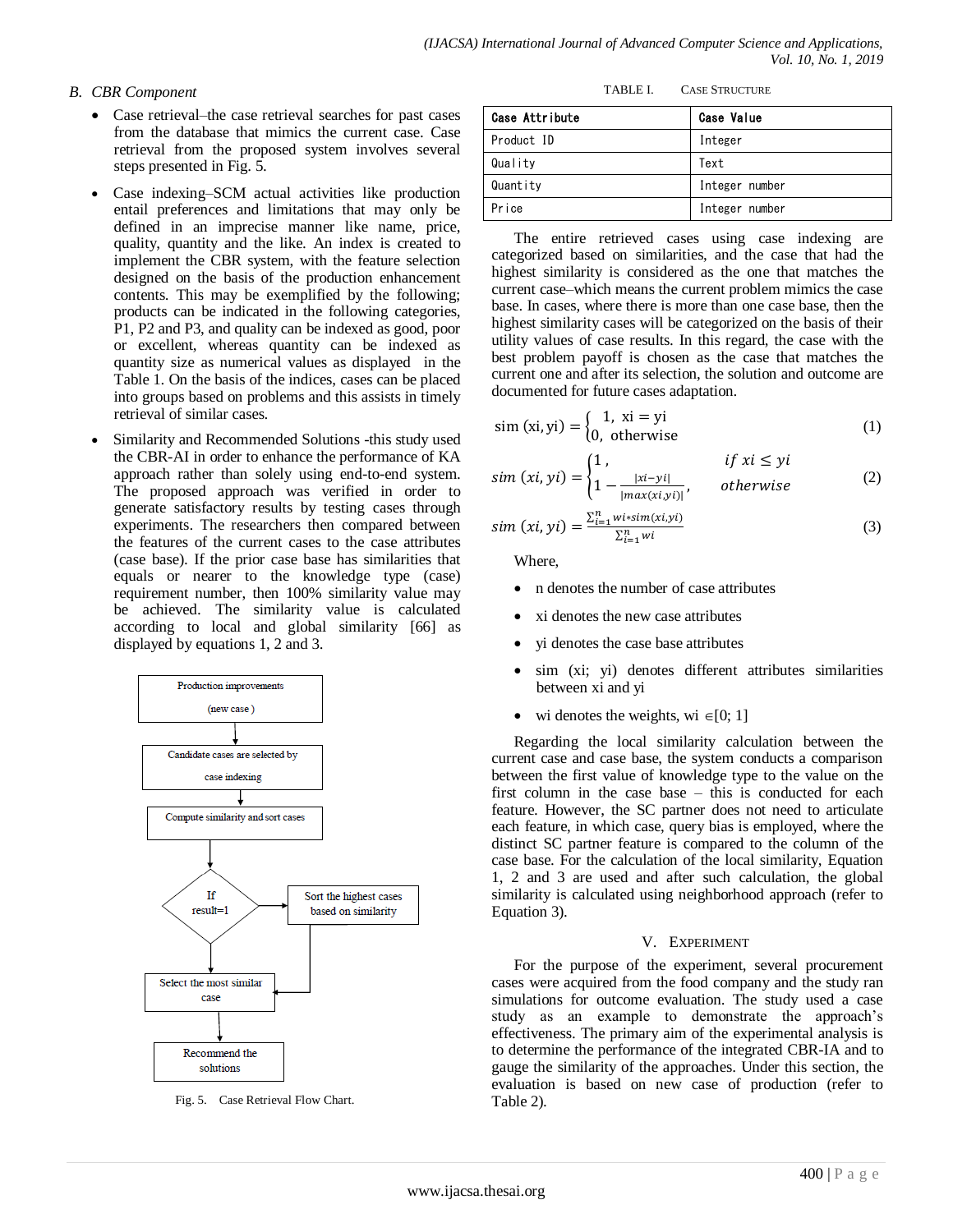TABLE II. NEW CASE

| <b>Product</b><br>name | Quantity | <b>Quality</b> | Price |  |
|------------------------|----------|----------------|-------|--|
| P101                   | 1000     | Good           | 3000  |  |

Aligned with the production staff's new procurement requirement, in the acquiring step, the hybrid CBR is employed to assist agents in obtaining invaluable knowledge. In this particular problem, the author retrieved four candidate cases along with their contents (see Table 3). The candidate cases are ranked based on their relative similarity values (refer to Table 4). The similarities result is displayed in Table 5.

There are four candidate cases in the above table, and case 1 was found to have the highest similarity and was thus chosen as the case that best matched the current case. The experimental outcome illustrated the efficiency of the approach to acquire the top most similar cases compared to an approach without the hybrid.

|        | <b>Product</b><br>name | Quantity | <b>Quality</b> | Price |
|--------|------------------------|----------|----------------|-------|
| Case 1 | P <sub>101</sub>       | 1000     | Good           | 300   |
| Case 2 | P <sub>100</sub>       | 1000     | Excellent      | 3000  |
| Case 3 | P <sub>100</sub>       | 100      | Good           | 600   |
| Case 4 | P <sub>102</sub>       | 100      | Poor           | 3000  |

TABLE III. CANDIDATE CASES RETRIEVED BY CASE INDICES

TABLE IV. SIMILARITIES OF CANDIDATE CASES

| Case   | <b>Similarity</b> |
|--------|-------------------|
| Case 1 | 75%               |
| Case 2 | 50%               |
| Case 3 | 25%               |
| Case 4 | 25%               |

TABLE V. SIMILARITIES FUNCTIONS RESULTS

| <b>Attribute</b> | <b>Equation</b> used                                     | Wight          | <b>New</b><br>case | Case 1 | Local<br>similarity | Case 2           | Local<br>similarity | Case 3           | Local<br>similarity | Case<br>$\overline{4}$ | Local<br>similarity |
|------------------|----------------------------------------------------------|----------------|--------------------|--------|---------------------|------------------|---------------------|------------------|---------------------|------------------------|---------------------|
| Product ID       |                                                          | 1              | P <sub>101</sub>   | P101   | $\mathbf{1}$        | P <sub>100</sub> | $\mathbf{0}$        | P <sub>100</sub> | $\mathbf{0}$        | P <sub>102</sub>       | $\overline{0}$      |
| Quantity         | $\mathbf{2}$                                             | $\mathbf{1}$   | 1000               | 1000   | $\mathbf{1}$        | 1000             | 1                   | 100              | $\mathbf{0}$        | 100                    | $\theta$            |
| Quality          |                                                          | -1             | Good               | Good   | 1                   | Excellent        | $\theta$            | Good             | $\mathbf{1}$        | Poor                   | $\overline{0}$      |
| Price            | $\overline{2}$                                           | 1              | 3000               | 300    | $\mathbf{0}$        | 3000             | $\mathbf{1}$        | 600              | $\mathbf{0}$        | 3000                   | -1                  |
|                  |                                                          |                |                    |        |                     |                  |                     |                  |                     |                        |                     |
|                  | n<br>sim(xi, yi)<br>$\overline{1}$                       |                |                    |        | 3                   |                  | $\overline{c}$      |                  | 1                   |                        | $\mathbf{I}$        |
|                  | $\sum_{i=1}^{n}$ wi                                      | $\overline{4}$ |                    |        | $\overline{4}$      |                  | $\overline{4}$      |                  | 4                   |                        | $\overline{4}$      |
|                  | $\sum_{i=1}^{n} w i * sim(xi,yi)$<br>$\Sigma_{i=1}^n$ wi |                |                    |        | $3/4=75$            |                  | $2/4=50$            |                  | $1/4=25$            |                        | $1/4=25$            |

## VI. CONCLUSION

In the tested proposed hybrid approach, the prior successful case solution is reused to solve a current issue encountered by the firm. The approach provides effective adaptation algorithms to ensure that the case is appropriate to solve the new procurement case. It makes complete use of the entire potential knowledge acquisition processes. In sum, the proposed hybrid CBR approach is effective as a framework to support knowledge acquisition. The contribution of this study is that it offers the understanding of knowledge acquisition invaluable to supply chain management, and the general view by determining the inevitable use of supply chain knowledge. The supply chain knowledge of different knowledge types exist in the supply chain management context. This study contributes by using CBR and IA techniques in knowledge acquisition within the production function of supply chain management. The study delves deeper by integrating CBR and IA techniques to acquire the right knowledge at right time. More importantly, this study contributes by minimizing the gap identified in literature relating to absence of knowledge base and frameworks describing the knowledge acquisition automation in supply chain management. The proposed approach of this study may pose as a step closer to the development of an approaches addressing knowledge acquisition in the supply chain management applications. Future work can examine other applications of SCM like planning, delivery and transporting that may call for more developed learning algorithms and optimization methods for problem-solving.

#### **REFERENCES**

- <span id="page-7-0"></span>[1] M. Z. Almuiet, J. Salim, and J. Yahaya, "Automated Knowledge Acquisition in Supply Chain Management," International Journal of Trend in Research and Development (IJTRD(vol. 5, 2018.
- <span id="page-7-1"></span>[2] M. Z. Almuiet and J. Salim, "Knowledge flow in supply chain manufacturing: Case study in food manufacturing firm," Procedia Technology, vol. 11, pp. 463-470, 2013.
- <span id="page-7-2"></span>[3] M. Z. Almuiet and J. Salim, "From a Literature Review to a Conceptual Framework for Automation Knowledge Acquisition in Supply Chain Management," Journal of Theoretical & Applied Information Technology, vol. 64, 2014.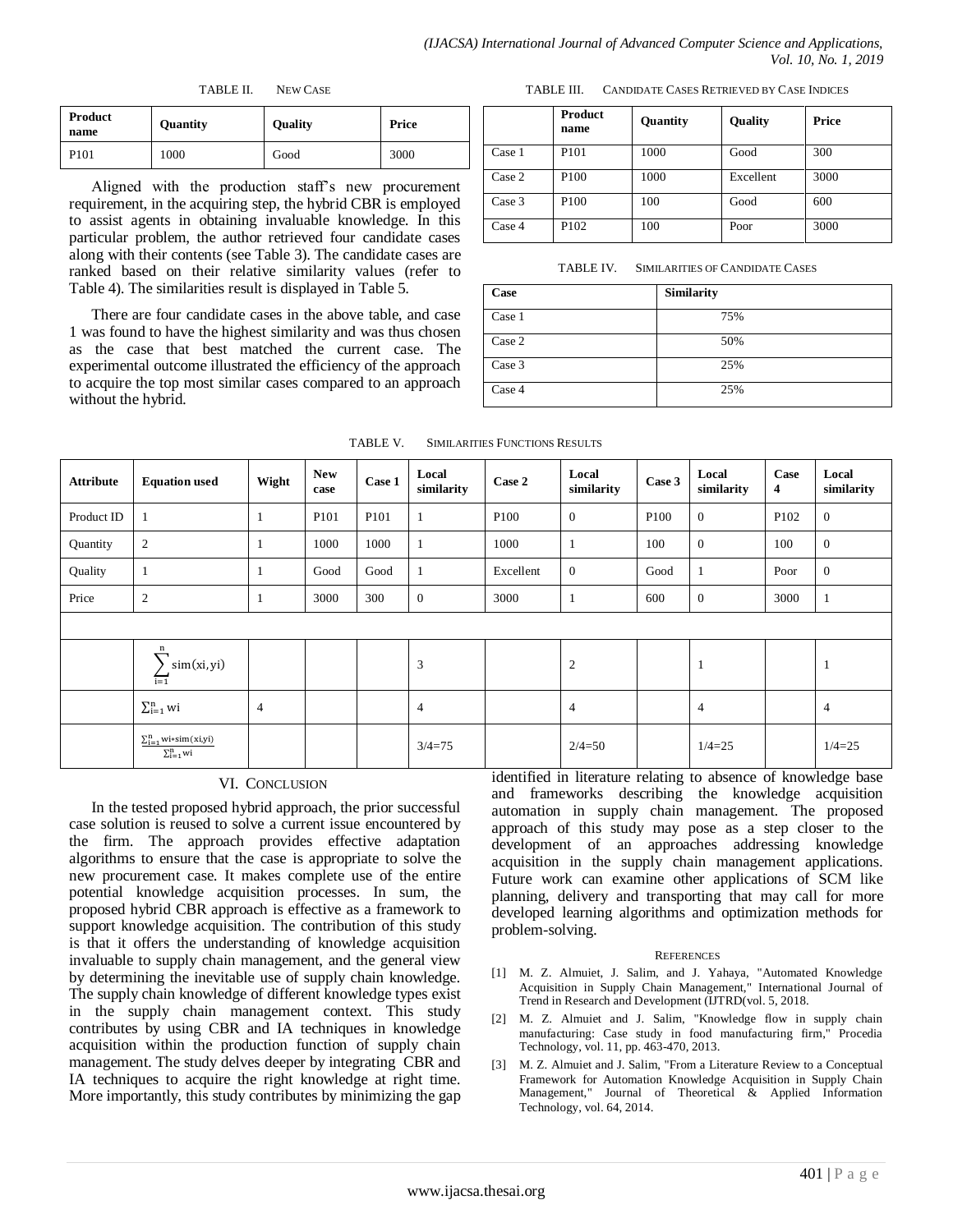- <span id="page-8-0"></span>[4] W. Chen, X. Zhang, C. Peng, and L. Xu, "Supply Chain Partnership, Knowledge Trading and Cooperative Performance: An Empirical Study Based on Chinese Manufacturing Enterprises," 2012.
- <span id="page-8-1"></span>[5] N. Seyyedeh and F. Daneshgar, "What Drives Organizations To Share Knowledge With Their Supply Chain Partners?," in ECIS, 2010, p. 167.
- <span id="page-8-2"></span>[6] T. H. Kim, J.-N. Lee, J. U. Chun, and I. Benbasat, "Understanding the effect of knowledge management strategies on knowledge management performance: A contingency perspective," Information & management, vol. 51, pp. 398-416, 2014.
- <span id="page-8-3"></span>[7] Q. He, A. Ghobadian, and D. Gallear, "Knowledge acquisition in supply chain partnerships: The role of power," International Journal of Production Economics, vol. 141, pp. 605-618, 2013.
- <span id="page-8-4"></span>[8] H. Zhang, C. Shu, X. Jiang, and A. J. Malter, "Managing knowledge for innovation: the role of cooperation, competition, and alliance nationality," Journal of International Marketing, vol. 18, pp. 74-94, 2010.
- <span id="page-8-5"></span>[9] S. Najafi Tavani, H. Sharifi, S. Soleimanof, and M. Najmi, "An empirical study of firm's absorptive capacity dimensions, supplier involvement and new product development performance," International Journal of Production Research, vol. 51, pp. 3385-3403, 2013.
- <span id="page-8-6"></span>[10] C.-C. Lee, F.-S. Tsai, and L. C. Lee, "Parent control mechanisms, knowledge attributes, knowledge acquisition and performance of IJVs in Taiwan service industries," The Service Industries Journal, vol. 31, pp. 2437-2453, 2011.
- <span id="page-8-7"></span>[11] O. Kwon, G. P. Im, and K. C. Lee, "MACE-SCM: A multi-agent and case-based reasoning collaboration mechanism for supply chain management under supply and demand uncertainties," Expert Systems with Applications, vol. 33, pp. 690-705, 2007.
- [12] R. I. MOGOS and P. L. SOCOLL, "Knowledge Management and Intelligent Agents in an E-Business Environment," International Journal of Economy Informatics, vol. 1, pp. 19-22, 2008.
- [13] C.-C. Huang and S.-H. Lin, "Sharing knowledge in a supply chain using the semantic web," Expert Systems with Applications, vol. 37, pp. 3145- 3161, 2010.
- <span id="page-8-8"></span>[14] K. Al-Mutawah, V. Lee, and Y. Cheung, "A new multi-agent system framework for tacit knowledge management in manufacturing supply chains," Journal of Intelligent Manufacturing, vol. 20, p. 593, 2009.
- <span id="page-8-9"></span>[15] D.-J. Wu, "Software agents for knowledge management: coordination in multi-agent supply chains and auctions," Expert Systems with Applications, vol. 20, pp. 51-64, 2001.
- <span id="page-8-10"></span>[16] W. Sun, "The Ontology Driven Approach to Vegetable Supply Chain Knowledge Acquisition System," in Semantics, Knowledge and Grid, 2008. SKG'08. Fourth International Conference on, 2008, pp. 26-33.
- <span id="page-8-11"></span>[17] H. Xiaodong, W. Jianwu, S. Fuqian, and C. Haiyan, "Apply fuzzy casebased reasoning to knowledge acquisition of product style," in Computer-Aided Industrial Design & Conceptual Design, 2009. CAID & CD 2009. IEEE 10th International Conference on, 2009, pp. 383-386.
- <span id="page-8-12"></span>[18] M. S. Raisinghani and L. L. Meade, "Strategic decisions in supply-chain intelligence using knowledge management: an analytic-network-process framework," Supply Chain Management: An International Journal, vol. 10, pp. 114-121, 2005.
- <span id="page-8-13"></span>[19] K. Hafeez, E. Rodiguez-Falcon, H. Abdelmeguid, N. Malak, and P. Training, "Knowledge Management in Supply Chains," in ICSTM, 2000.
- <span id="page-8-14"></span>[20] Y. Liao and E. Marsillac, "External knowledge acquisition and innovation: the role of supply chain network-oriented flexibility and organisational awareness," International Journal of Production Research, vol. 53, pp. 5437-5455, 2015.
- <span id="page-8-15"></span>[21] H. Parker, "Knowledge acquisition and leakage in inter-firm relationships involving new technology-based firms," Management Decision, vol. 50, pp. 1618-1633, 2012.
- <span id="page-8-16"></span>[22] A. Norang and S. Nooshin, "Identifying different methods for creating knowledge from lessons learned in project oriented organizations," Management Science Letters, vol. 6, pp. 19-24, 2016.
- <span id="page-8-17"></span>[23] I. A. Diugwu, "Building Competitive advantage of small and medium sized enterprises through knowledge acquisition and sharing," KCA Journal of Business Management, vol. 3, pp. 102-120, 2011.
- <span id="page-8-18"></span>[24] L. Ma and F. Nie, "A study on risk of knowledge management for the supply chain in mergers and acquisitions: An empirical analysis in Yangtze River Delta of China," in Management of Engineering & Technology, 2009. PICMET 2009. Portland International Conference on, 2009, pp. 1649-1658.
- <span id="page-8-19"></span>[25] D. Jie and Z. Shuangyi, " Study on supply chain: oriented knowledge acquisition, sharing and utilization ." 2006.
- <span id="page-8-20"></span>[26] F. Fang and T. Wong, "Applying hybrid case-based reasoning in agentbased negotiations for supply chain management," Expert Systems with Applications, vol. 37, pp. 8322-8332, 2010.
- <span id="page-8-21"></span>[27] S. Garg, S. Srinivasan, and V. Jaglan, "Multi-agent collaboration engine for supply chain management," International Journal on Computer Science and Engineering, vol. 3, pp. 2765-2773, 2011.
- <span id="page-8-22"></span>[28] J. Fu and Y. Fu, "Case-based reasoning and multi-agents for cost collaborative management in supply chain," Procedia Engineering, vol. 29, pp. 1088-1098, 2012.
- <span id="page-8-23"></span>[29] F. Faez, S. Ghodsypour, and C. O'Brien, "Vendor selection and order allocation using an integrated fuzzy case-based reasoning and mathematical programming model," International Journal of Production Economics, vol. 121, pp. 395-408, 2009.
- <span id="page-8-24"></span>[30] K. Zhao and X. Yu, "A case based reasoning approach on supplier selection in petroleum enterprises," Expert Systems with Applications, vol. 38, pp. 6839-6847, 2011.
- <span id="page-8-25"></span>[31] C. Wu and D. Barnes, "A literature review of decision-making models and approaches for partner selection in agile supply chains," Journal of Purchasing and Supply Management, vol. 17, pp. 256-274, 2011.
- <span id="page-8-26"></span>[32] M. Giannakis and M. Louis, "A multi-agent based framework for supply chain risk management," Journal of Purchasing and Supply Management, vol. 17, pp. 23-31, 2011/03/01/ 2011.
- <span id="page-8-27"></span>[33] J. Fu and Y. Fu, "Analyzing the effect of collaborative cost management in supply chain by case-based reasoning," JSW, vol. 8, pp. 367-374, 2013.
- <span id="page-8-28"></span>[34] P. K. Dey, A. Bhattacharya, W. Ho, and B. Clegg, "Strategic supplier performance evaluation: A case-based action research of a UK manufacturing organisation," International Journal of Production Economics, vol. 166, pp. 192-214, 2015/08/01/ 2015.
- <span id="page-8-29"></span>[35] A. Jahani, M. A. Azmi Murad, M. N. bin Sulaiman, and M. H. Selamat, "An agent-based supplier selection framework: Fuzzy case-based reasoning perspective," Strategic Outsourcing: An International Journal, vol. 8, pp. 180-205, 2015.
- <span id="page-8-30"></span>[36] D. Surjeet and A. Vijay, "Analysing Supply Chain Strategy Using Case-Based Reasoning," Journal of Supply Chain Management Systems, vol. 1, 2012.
- <span id="page-8-31"></span>[37] Q. Long and W. Zhang, "An integrated framework for agent based inventory–production–transportation modeling and distributed simulation of supply chains," Information Sciences, vol. 277, pp. 567- 581, 2014/09/01/ 2014.
- <span id="page-8-32"></span>[38] K. Medini and B. Rabénasolo, "Analysis of the performance of supply chains configurations using multi-agent systems," International Journal of Logistics Research and Applications, vol. 17, pp. 441-458, 2014/11/02 2014.
- <span id="page-8-33"></span>[39] C. Yu and T. N. Wong, "An agent-based negotiation model for supplier selection of multiple products with synergy effect," Expert Systems with Applications, vol. 42, pp. 223-237, 2015/01/01/ 2015.
- <span id="page-8-34"></span>[40] C. M. Solano-Vanegas, A. Carrillo-Ramos, and J. R. Montoya-Torres, "Conceptual Framework for Agent-Based Modeling of Customer-Oriented Supply Networks," in Risks and Resilience of Collaborative Networks, Cham, 2015, pp. 223-234.
- <span id="page-8-35"></span>[41] Y. Chu, F. You, J. M. Wassick, and A. Agarwal, "Simulation-based optimization framework for multi-echelon inventory systems under uncertainty," Computers & Chemical Engineering, vol. 73, pp. 1-16, 2015/02/02/ 2015.
- <span id="page-8-36"></span>[42] A. Mortazavi, A. Arshadi Khamseh, and P. Azimi, "Designing of an intelligent self-adaptive model for supply chain ordering management system," Engineering Applications of Artificial Intelligence, vol. 37, pp. 207-220, 2015/01/01/ 2015.
- <span id="page-8-37"></span>[43] H. Ge, R. Gray, and J. Nolan, "Agricultural supply chain optimization and complexity: A comparison of analytic vs simulated solutions and